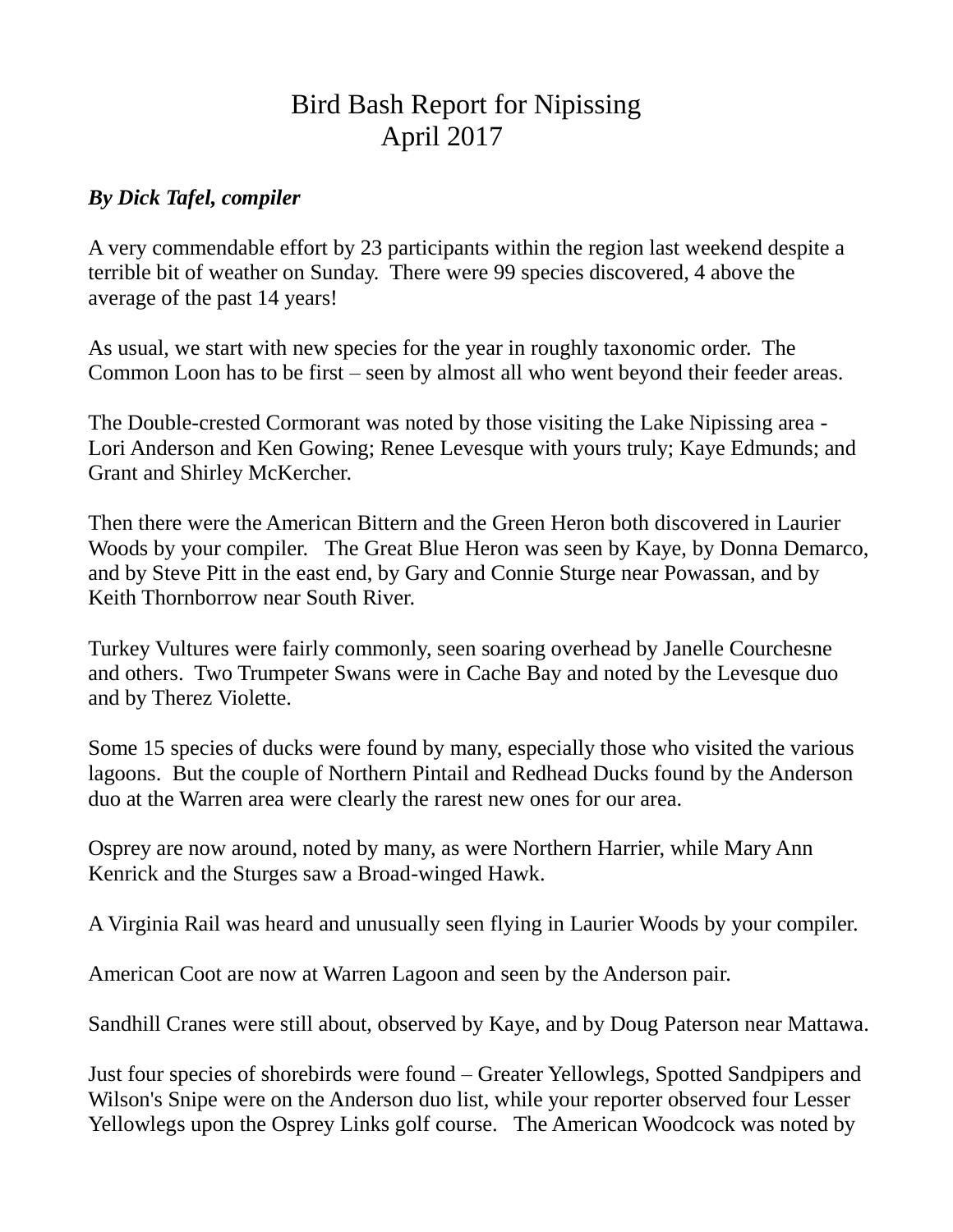the Anderson pair.

Exciting Caspian Terns were enjoyed by the McKerchers and the Levesque duo, while Common Terns were seen by Keith.

Belted Kingfishers are now about and seen by many; likewise, Yellow-bellied Sapsuckers, and Northern Flickers.

Getting to the song-birds (or passerines): Eastern Phoebes have joyfully arrived and were found by the McKerchers, by the Sturges, by Kaye and by Keith. A singing Blueheaded Vireo was noted by Brent Turcotte.

All five swallows were identified. Hundreds, mostly Tree, were seen soaring above the Osprey Links golf course, all of which your reporter was able to discern there, with Renee Levesque and the Anderson duo seeing the Tree, Bank and Barn. Some 12 Barn Swallows were also observed by April McCrum, and Tree Swallows were also seen Therez, Kaye, Keith, the McKerchers, and Elsa Tafel.

A Brown Creeper was discovered by the Anderson duo, while it and the Winter Wren were noted by Brent. A Winter Wren was also heard by the McKerchers and by April.

Ruby-crowned Kinglets were seen by the Anderson pair who also enjoyed Eastern Bluebirds, as did Steve. Hermit Thrush were spotted by April, Kaye, and Doug.

The American Robin is now firmly ensconced within the area and seen by almost everybody. Brown Thrashers were enjoyed by the Sturges near Powassan, Mary Ann Kenrick and Kaye, within the city, Donna in the east end, and by the Levesque duo and the Anderson pair at Cache Bay.

Four just-arriving, lovely warbler species were identified: the Northern Parula with about eight Yellow-rumped by the Levesque duo during a sudden warbler eruption at Cache Bay - your compiler also saw a Chestnut-sided during this eruption. Yellow-rumped were also seen by Kaye, the Sturges, Doug, and the Anderson duo who also found a Palm.

New sparrows for the year included the lively, little Chipping, observed by many, including Elsa and Donna; a late Fox spotted by Kaye in her yard; Savannah and Swamp identified by the Levesque and Anderson pairs; White-throated by many, including Steve; White- crowned by Peter and Pam Handley, Mary Ann, and Brent.

Eastern Meadowlarks were spotted only by the Sturges.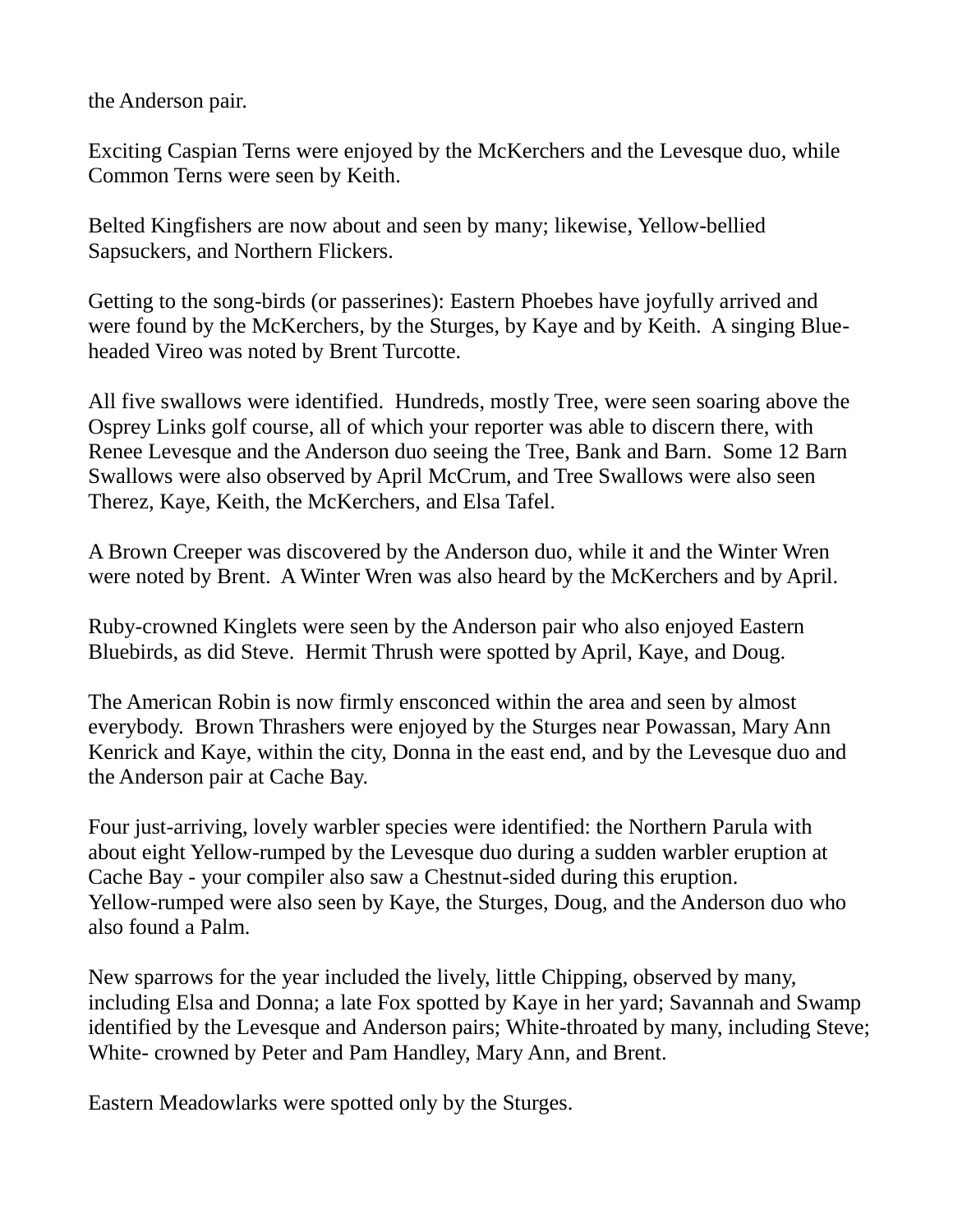Now we get to those birds seen earlier in the year – also in rough taxonomic order. Canada Geese and Mallards are still around in large numbers, seen of course by many; likewise, the Common Goldeneye and Common Merganser, the latter in very large numbers at Cache Bay and easterly Lake Nipissing. Hooded Mergansers were discovered by the Levesque pair and by Keith.

Keith also observed a Sharp-shinned Hawk, as did John Levesque. A Red-tailed Hawk was found by the Anderson duo. Bald Eagles were seen by several, as was the American Kestrel.

The Ruffed Grouse was seen by many, and Wild Turkeys were seen again by Keith and by the Anderson duo.

The major local gulls, Ring-billed and Herring, were seen by several.

Rock and Mourning Doves were also seen by many.

A Barred Owl was located by Steve.

The three main, local woodpeckers, Downy, Hairy and Pileated, were on several lists.

Gray Jays were observed solely by Keith, but Blue Jays, American Crows and Common Ravens were noted by many participants; likewise, the Black-capped Chickadee.

Red-breasted Nuthatches were not seen by many, but the Handleys had them at their feeders, as did Steve. White-breasted seemed to be more common, noted by the McKerchers and Tafels, among others.

Golden-crowned Kinglets were spotted solely by Brent and the Anderson pair.

European Starlings were, of course, seen by many.

American Tree Sparrows were still about – albeit in lesser numbers as they head further north, and were noted by Marc Buchanan, among others. Song Sparrows were very common, but the Dark-eyed Junco was beginning to disappear, after a very large, local fall-out.

Your compiler enjoyed two Lapland Longspurs upon the Osprey Links golf fairway in their somewhat more gaudy spring plumage.

Red-winged Blackbirds had become ubiquitous, along with Common Grackles. Brownheaded Cowbirds were discovered by the Anderson duo and by Mary Ann.